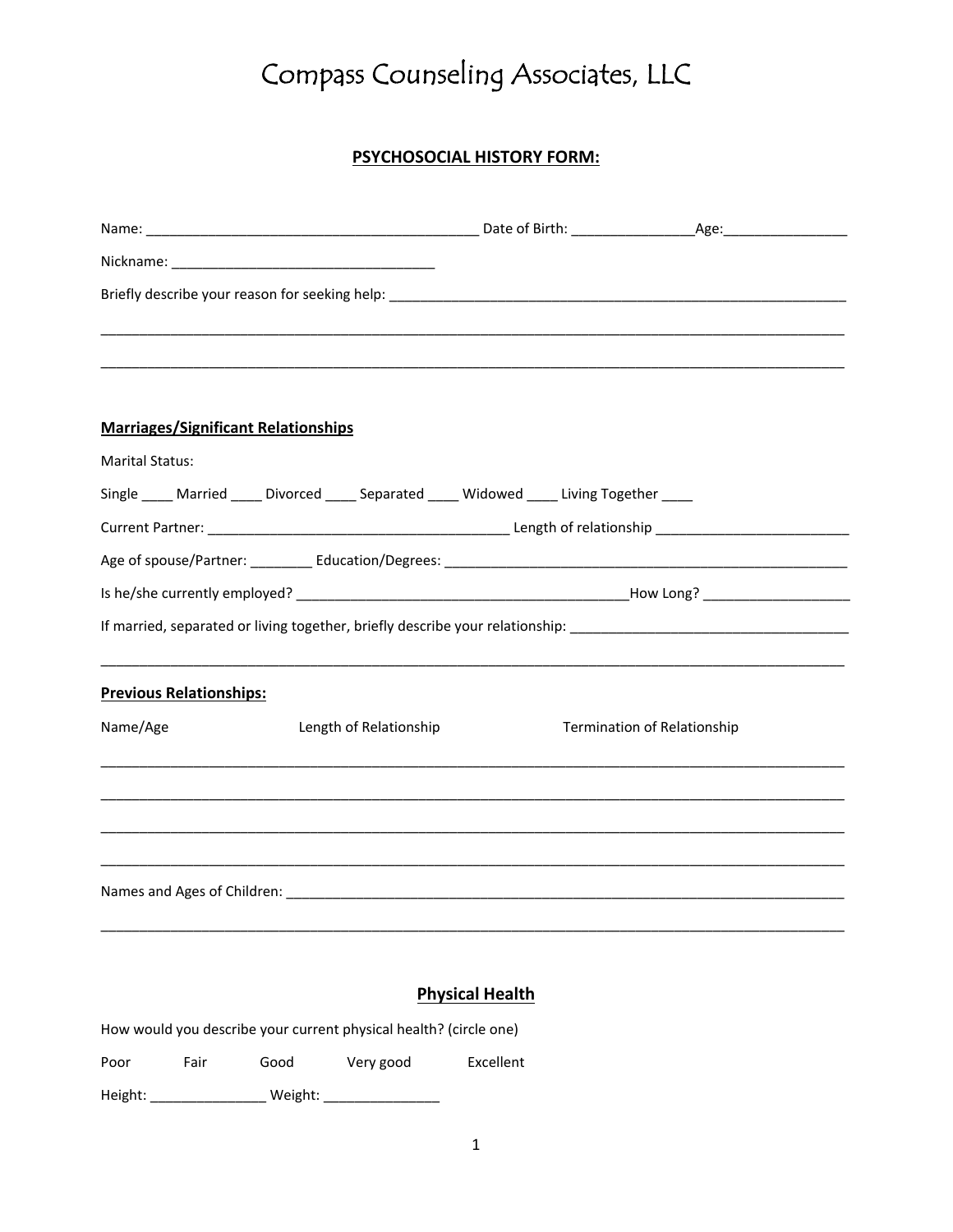| <b>Current Medications:</b>                                                                                    |  |                      |                                                                                   |  |  |
|----------------------------------------------------------------------------------------------------------------|--|----------------------|-----------------------------------------------------------------------------------|--|--|
|                                                                                                                |  |                      |                                                                                   |  |  |
|                                                                                                                |  |                      |                                                                                   |  |  |
|                                                                                                                |  |                      |                                                                                   |  |  |
|                                                                                                                |  |                      |                                                                                   |  |  |
| <u> 1980 - Jan Barbara, martin da kasar Indonesia.</u>                                                         |  |                      |                                                                                   |  |  |
|                                                                                                                |  | <b>Mental Health</b> |                                                                                   |  |  |
| Have you ever sought help or been treated for psychological or emotional reason? Yes ____ No ____              |  |                      |                                                                                   |  |  |
|                                                                                                                |  |                      |                                                                                   |  |  |
|                                                                                                                |  |                      |                                                                                   |  |  |
|                                                                                                                |  |                      | ,我们也不能在这里的人,我们也不能在这里的人,我们也不能在这里的人,我们也不能在这里的人,我们也不能在这里的人,我们也不能在这里的人,我们也不能在这里的人,我们也 |  |  |
|                                                                                                                |  |                      |                                                                                   |  |  |
|                                                                                                                |  |                      |                                                                                   |  |  |
| Have you ever thought about suicide? Yes ______ No ______ If so, did you have a plan? Yes ____ No ____         |  |                      |                                                                                   |  |  |
| Have you ever attempted suicide? Yes ______ No _____ If so, how many times? __________________________________ |  |                      |                                                                                   |  |  |
| Have you ever engaged in self-harm? Yes ______ No _____If so, please explain: ________________________________ |  |                      |                                                                                   |  |  |
|                                                                                                                |  |                      |                                                                                   |  |  |

 $\overline{c}$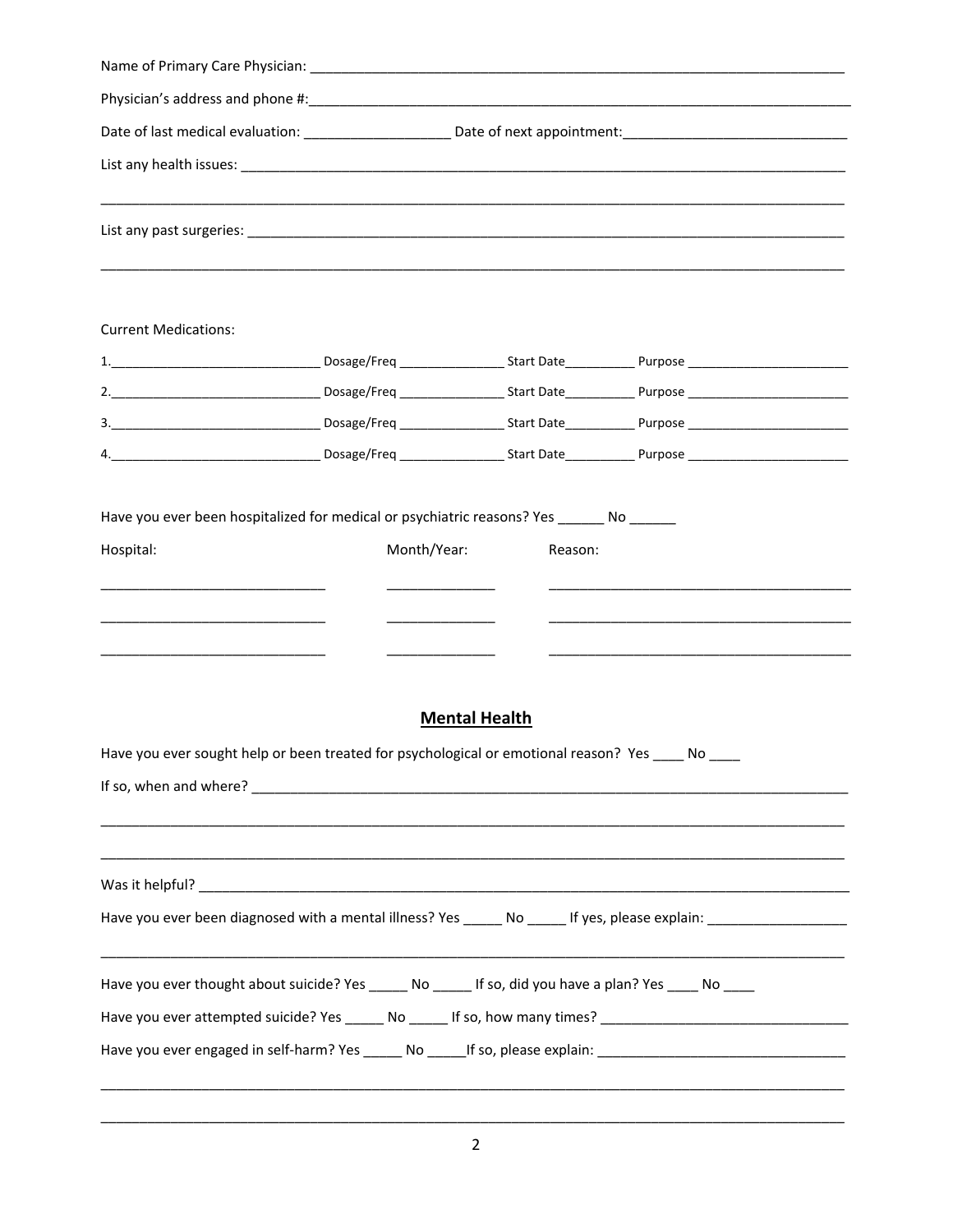# **Alcohol and Drug History**

| Do you feel you have a drug or alcohol problem? Yes _______ No ______                                                                                                                                                          |
|--------------------------------------------------------------------------------------------------------------------------------------------------------------------------------------------------------------------------------|
|                                                                                                                                                                                                                                |
|                                                                                                                                                                                                                                |
| List all drugs including alcohol that you currently use or have used in the last year:(indicate Frequency and amount)                                                                                                          |
|                                                                                                                                                                                                                                |
|                                                                                                                                                                                                                                |
|                                                                                                                                                                                                                                |
| <b>Legal</b>                                                                                                                                                                                                                   |
| Please list and describe any arrests or legal problems: North and the state of the state of the state of the state of the state of the state of the state of the state of the state of the state of the state of the state of  |
|                                                                                                                                                                                                                                |
|                                                                                                                                                                                                                                |
|                                                                                                                                                                                                                                |
| <b>Employment History</b>                                                                                                                                                                                                      |
|                                                                                                                                                                                                                                |
|                                                                                                                                                                                                                                |
|                                                                                                                                                                                                                                |
|                                                                                                                                                                                                                                |
|                                                                                                                                                                                                                                |
| How do you get along with other employees? The manufacturer and the control of the control of the control of the control of the control of the control of the control of the control of the control of the control of the cont |
|                                                                                                                                                                                                                                |
|                                                                                                                                                                                                                                |
|                                                                                                                                                                                                                                |
|                                                                                                                                                                                                                                |
|                                                                                                                                                                                                                                |
|                                                                                                                                                                                                                                |
|                                                                                                                                                                                                                                |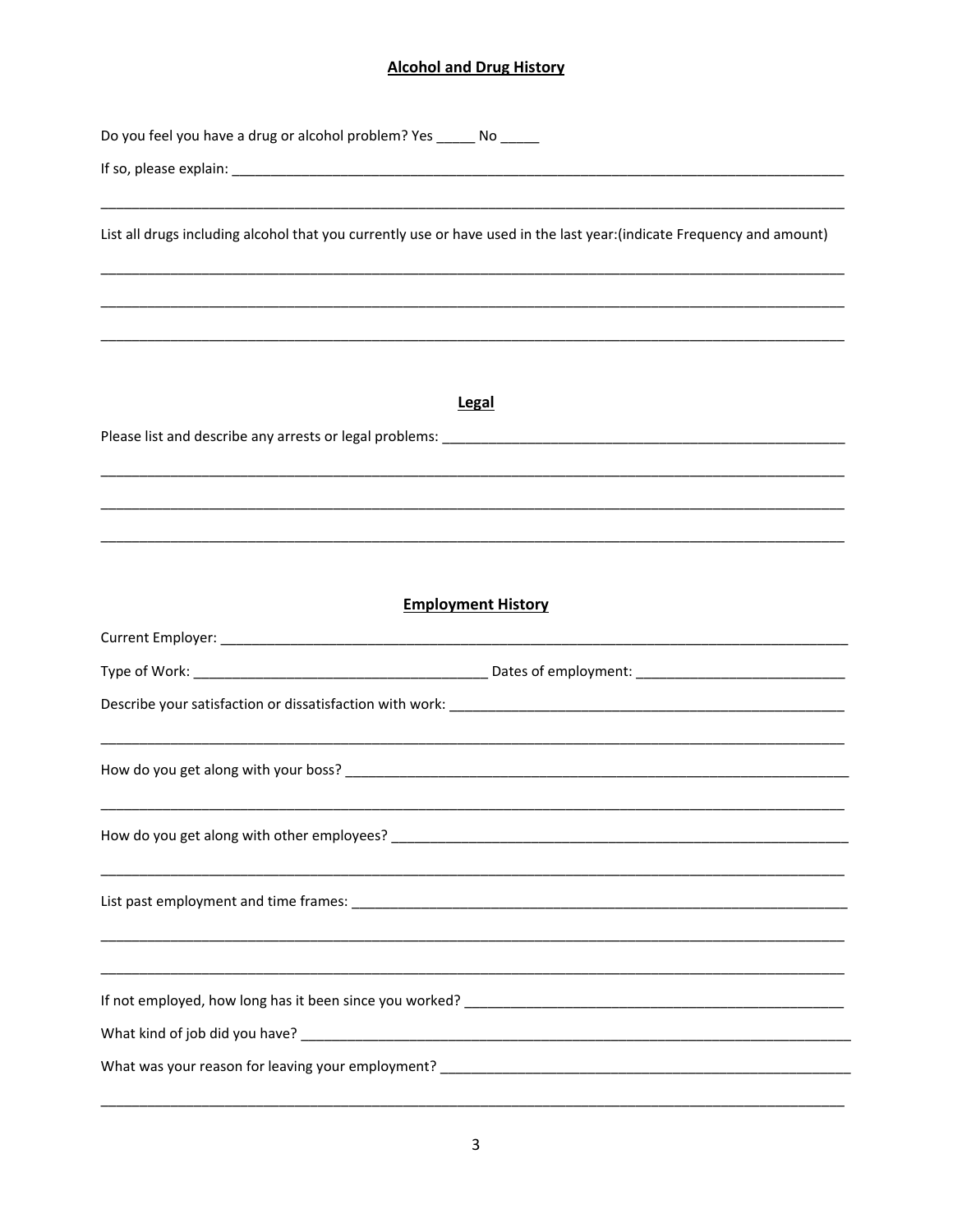# **Financial Situation:**

|                                                                                                      |  | Filidiitidi Situdtion. |                             |    |                                                                            |                                                                                                           |  |
|------------------------------------------------------------------------------------------------------|--|------------------------|-----------------------------|----|----------------------------------------------------------------------------|-----------------------------------------------------------------------------------------------------------|--|
|                                                                                                      |  |                        |                             |    | How would you describe your financial situation at this time? (Circle one) |                                                                                                           |  |
| Terrible                                                                                             |  |                        | Fair                        |    | Good                                                                       | Excellent                                                                                                 |  |
| On a scale of 1 to 5 what is the stress level with you financial situation, with 1 being the lowest: |  |                        |                             |    |                                                                            |                                                                                                           |  |
|                                                                                                      |  |                        | $1 \quad 2 \quad 3 \quad 4$ | -5 |                                                                            |                                                                                                           |  |
|                                                                                                      |  |                        |                             |    |                                                                            |                                                                                                           |  |
|                                                                                                      |  |                        |                             |    | <b>Armed Services</b>                                                      |                                                                                                           |  |
|                                                                                                      |  |                        |                             |    |                                                                            | Armed Services? Yes______ No ______ if yes, complete the following. If no, please go to the next section. |  |
|                                                                                                      |  |                        |                             |    |                                                                            |                                                                                                           |  |
|                                                                                                      |  |                        |                             |    |                                                                            |                                                                                                           |  |
|                                                                                                      |  |                        |                             |    |                                                                            |                                                                                                           |  |
|                                                                                                      |  |                        |                             |    |                                                                            |                                                                                                           |  |
|                                                                                                      |  |                        |                             |    |                                                                            |                                                                                                           |  |
|                                                                                                      |  |                        |                             |    |                                                                            |                                                                                                           |  |
|                                                                                                      |  |                        |                             |    |                                                                            |                                                                                                           |  |
|                                                                                                      |  |                        |                             |    |                                                                            |                                                                                                           |  |
|                                                                                                      |  |                        |                             |    |                                                                            |                                                                                                           |  |

# Education

| Significant events having to do with education: (friends, grades, fears, strengths, weaknesses) |
|-------------------------------------------------------------------------------------------------|
| Elementary School: elementary School:                                                           |
|                                                                                                 |
|                                                                                                 |
|                                                                                                 |
|                                                                                                 |
|                                                                                                 |
|                                                                                                 |
|                                                                                                 |
|                                                                                                 |
|                                                                                                 |
|                                                                                                 |
|                                                                                                 |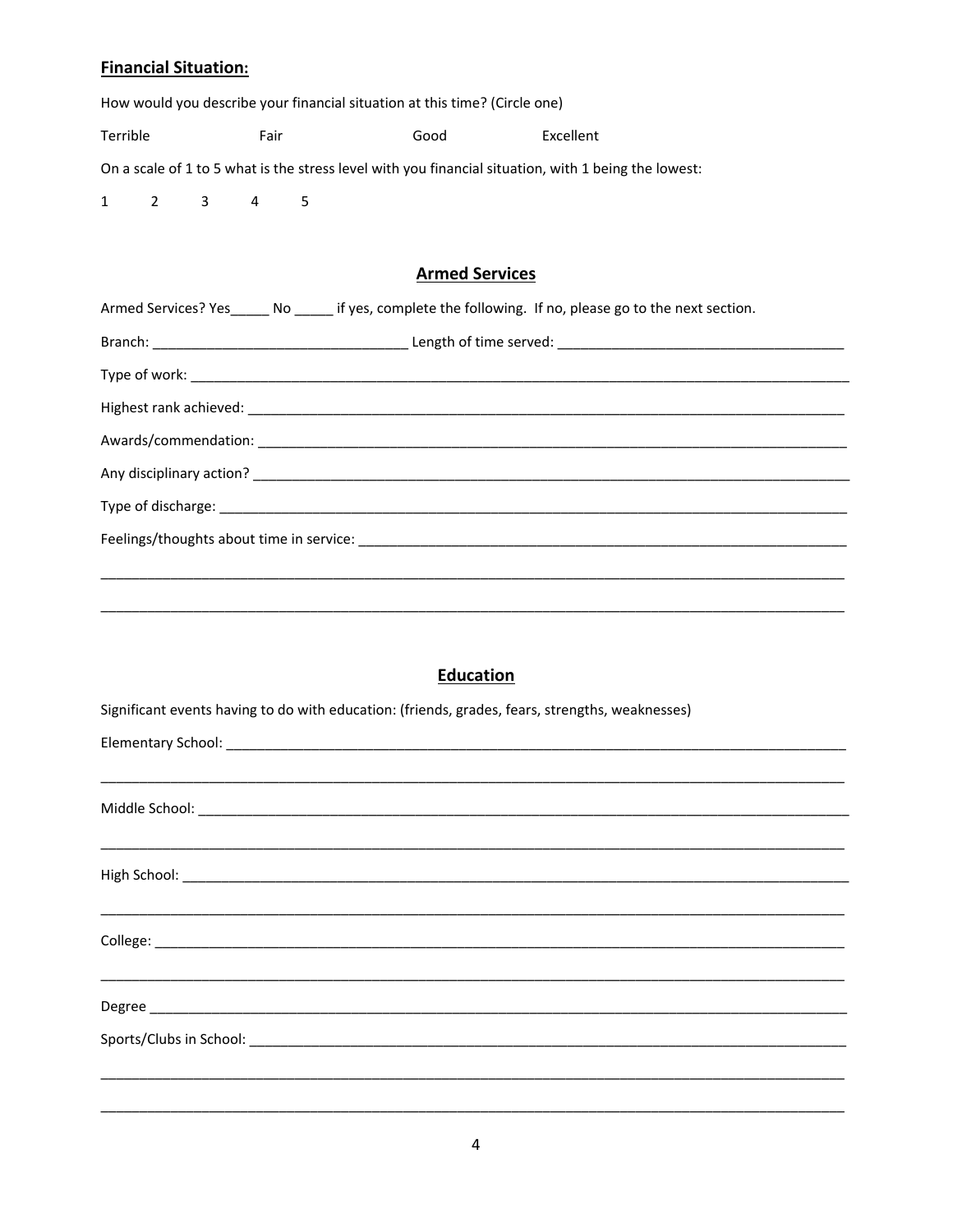# **Personal History**

|                | Significant Events in your life: (i.e. losses, moves, injuries, honors, championships, changes) |
|----------------|-------------------------------------------------------------------------------------------------|
| Birth to 5:    |                                                                                                 |
|                |                                                                                                 |
|                |                                                                                                 |
| 6 to 10:       |                                                                                                 |
|                |                                                                                                 |
|                |                                                                                                 |
|                |                                                                                                 |
| 11 to 15:      |                                                                                                 |
|                |                                                                                                 |
|                |                                                                                                 |
| 16 10 20:      |                                                                                                 |
|                |                                                                                                 |
|                |                                                                                                 |
| 21 to 30:      |                                                                                                 |
|                |                                                                                                 |
|                |                                                                                                 |
|                |                                                                                                 |
| 31 to 40:      |                                                                                                 |
|                |                                                                                                 |
|                |                                                                                                 |
| 41 to present: |                                                                                                 |
|                |                                                                                                 |
|                |                                                                                                 |
|                |                                                                                                 |
|                |                                                                                                 |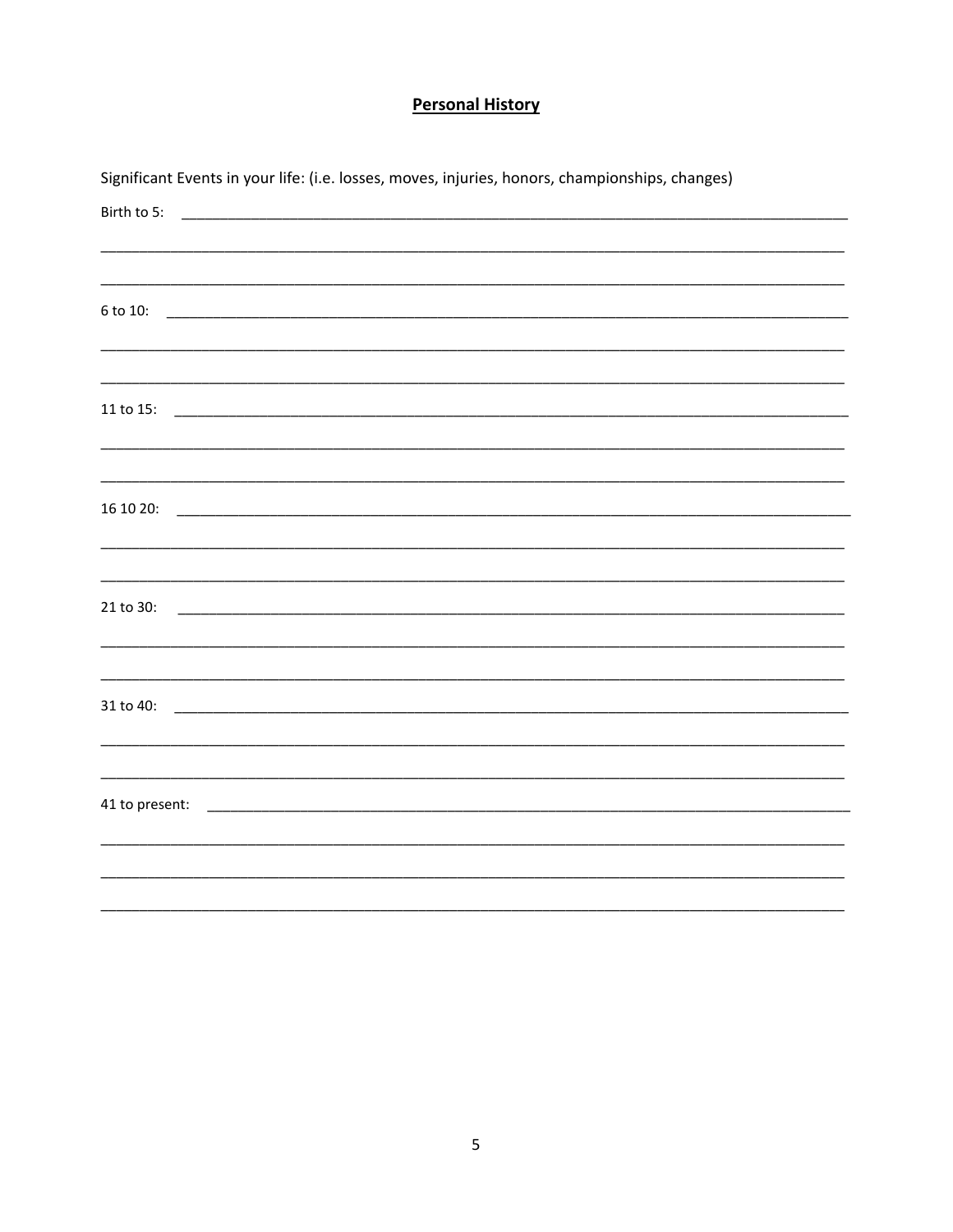# **Parent and Family History**

| <b>Father</b>                                                                                                  |  |  |  |  |
|----------------------------------------------------------------------------------------------------------------|--|--|--|--|
|                                                                                                                |  |  |  |  |
|                                                                                                                |  |  |  |  |
|                                                                                                                |  |  |  |  |
|                                                                                                                |  |  |  |  |
| History of excessive alcohol or drug abuse? Yes _____ No _____ if yes, explain: ______________________________ |  |  |  |  |
| History of emotional problems/mental illness? Yes ______ No ______ if yes, please explain: ___________________ |  |  |  |  |
|                                                                                                                |  |  |  |  |
| <b>Mother</b>                                                                                                  |  |  |  |  |
|                                                                                                                |  |  |  |  |
|                                                                                                                |  |  |  |  |
|                                                                                                                |  |  |  |  |
|                                                                                                                |  |  |  |  |
| History of excessive alcohol or drug abuse? Yes _____ No _____ if yes, explain: ______________________________ |  |  |  |  |
| History of emotional problems/mental illness? Yes ______ No _____ if yes, please explain: ____________________ |  |  |  |  |
|                                                                                                                |  |  |  |  |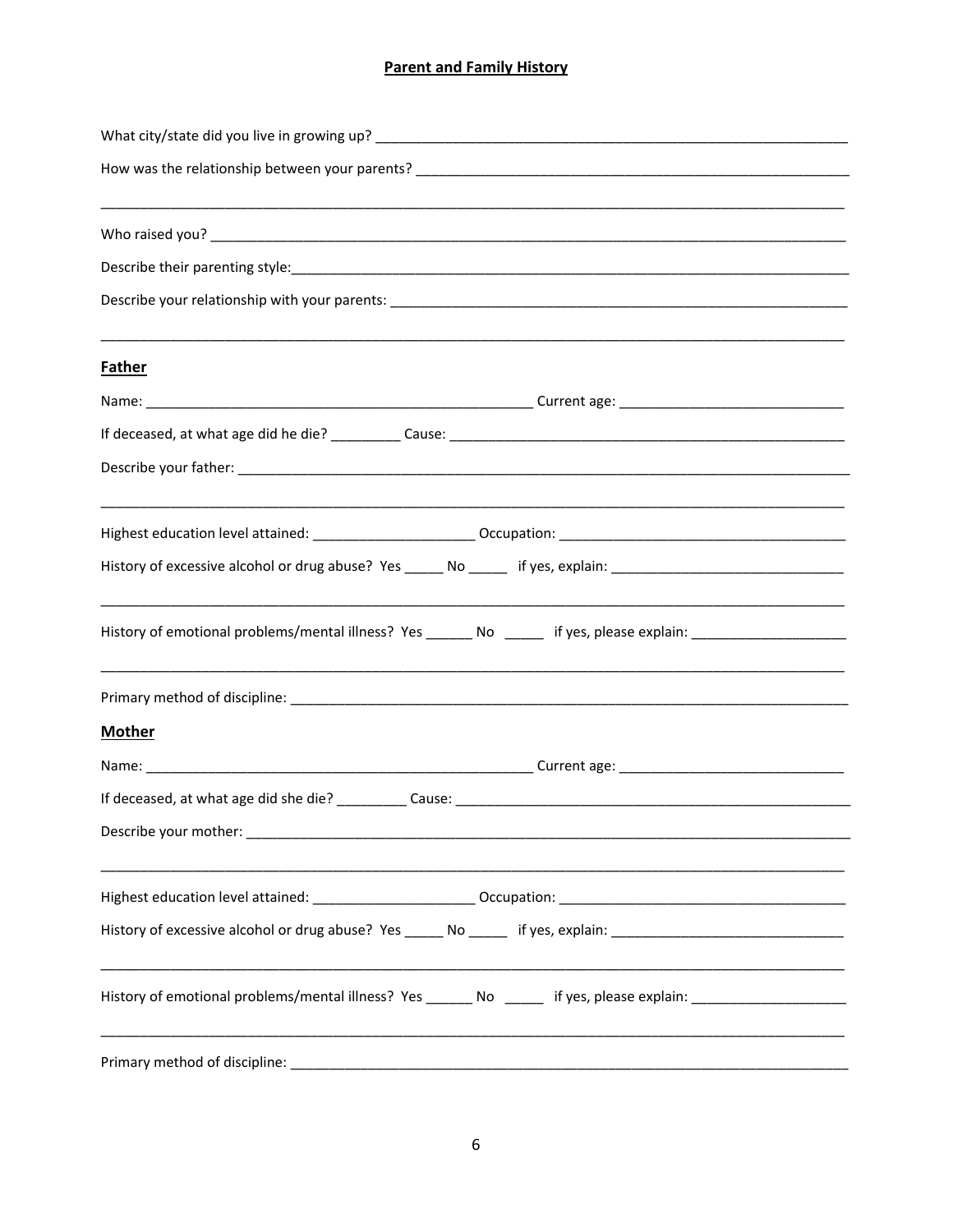| If you could change anything about your parents or family, what would it be? _________________________________       |                                                                                                                |  |  |  |
|----------------------------------------------------------------------------------------------------------------------|----------------------------------------------------------------------------------------------------------------|--|--|--|
| <b>Siblings</b>                                                                                                      |                                                                                                                |  |  |  |
| #1                                                                                                                   | Sex:<br>Male<br>Female                                                                                         |  |  |  |
|                                                                                                                      |                                                                                                                |  |  |  |
| Married: Yes ______ No _____ Divorced: Yes ______ No _____ How often do you see this sibling: ______________________ |                                                                                                                |  |  |  |
|                                                                                                                      |                                                                                                                |  |  |  |
|                                                                                                                      |                                                                                                                |  |  |  |
|                                                                                                                      |                                                                                                                |  |  |  |
| History of emotional problems/mental illness: Yes ______ No _____ if yes, explain: ___________________________       |                                                                                                                |  |  |  |
| <b>Sibling</b>                                                                                                       |                                                                                                                |  |  |  |
| #2<br>Name                                                                                                           | Sex:<br>Female<br>Male                                                                                         |  |  |  |
|                                                                                                                      |                                                                                                                |  |  |  |
|                                                                                                                      | Married: Yes ______No _____Divorced? Yes _______ No ______How often do you see this sibling: _________________ |  |  |  |
|                                                                                                                      |                                                                                                                |  |  |  |
|                                                                                                                      |                                                                                                                |  |  |  |
|                                                                                                                      |                                                                                                                |  |  |  |
|                                                                                                                      | ,我们也不能在这里的,我们也不能在这里的,我们也不能不能不能不能不能不能不能不能不能不能不能不能不能不能。""我们的,我们也不能不能不能不能不能不能不能不能不能                               |  |  |  |
|                                                                                                                      |                                                                                                                |  |  |  |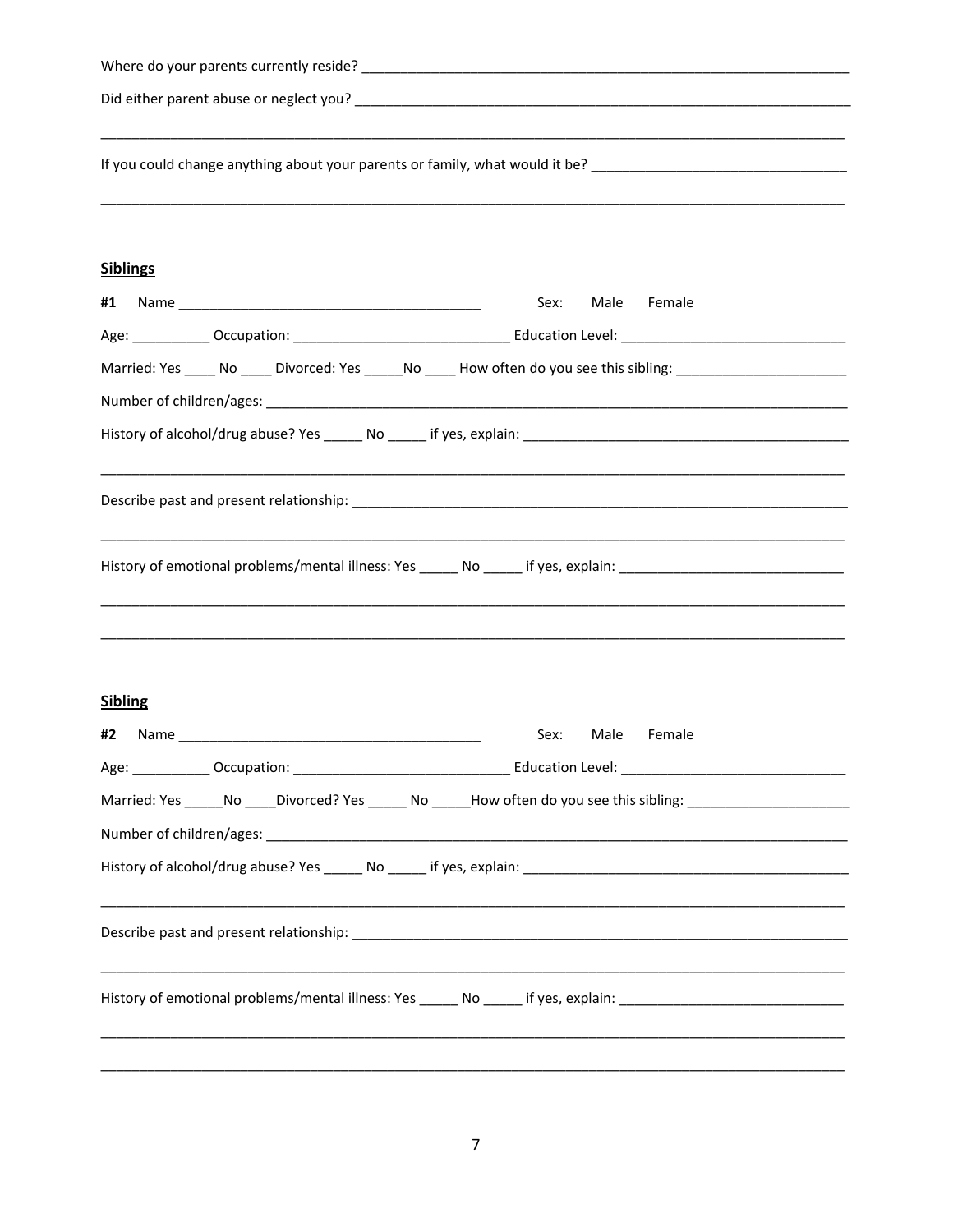# **Sibling**

| #3                                                                                                                                                  | Male Female<br>Sex:                                                                                            |
|-----------------------------------------------------------------------------------------------------------------------------------------------------|----------------------------------------------------------------------------------------------------------------|
|                                                                                                                                                     |                                                                                                                |
|                                                                                                                                                     | Married: Yes _____ No _____ Divorced? Yes ______ No _____How often do you see this sibling: __________________ |
|                                                                                                                                                     |                                                                                                                |
|                                                                                                                                                     |                                                                                                                |
|                                                                                                                                                     |                                                                                                                |
|                                                                                                                                                     |                                                                                                                |
| <b>Additional Siblings:</b><br><u> 1989 - Johann Barn, amerikan bernama di sebagai bernama dalam bernama dalam bernama dalam bernama dalam bern</u> | ,我们也不能在这里的,我们也不能在这里的,我们也不能在这里的,我们也不能不能不能不能不能不能不能不能不能不能。""我们,我们也不能不能不能不能不能不能不能不能不能                              |
|                                                                                                                                                     |                                                                                                                |
|                                                                                                                                                     | <b>Religious and Spiritual Beliefs</b>                                                                         |
| Do you feel comfortable discussing religious/spiritual matters in your life? Yes _____ No _____                                                     |                                                                                                                |
|                                                                                                                                                     |                                                                                                                |
|                                                                                                                                                     | Were you raised according to a certain religious faith? Yes _______ No ______ if so, explain: ______           |
|                                                                                                                                                     |                                                                                                                |
|                                                                                                                                                     |                                                                                                                |